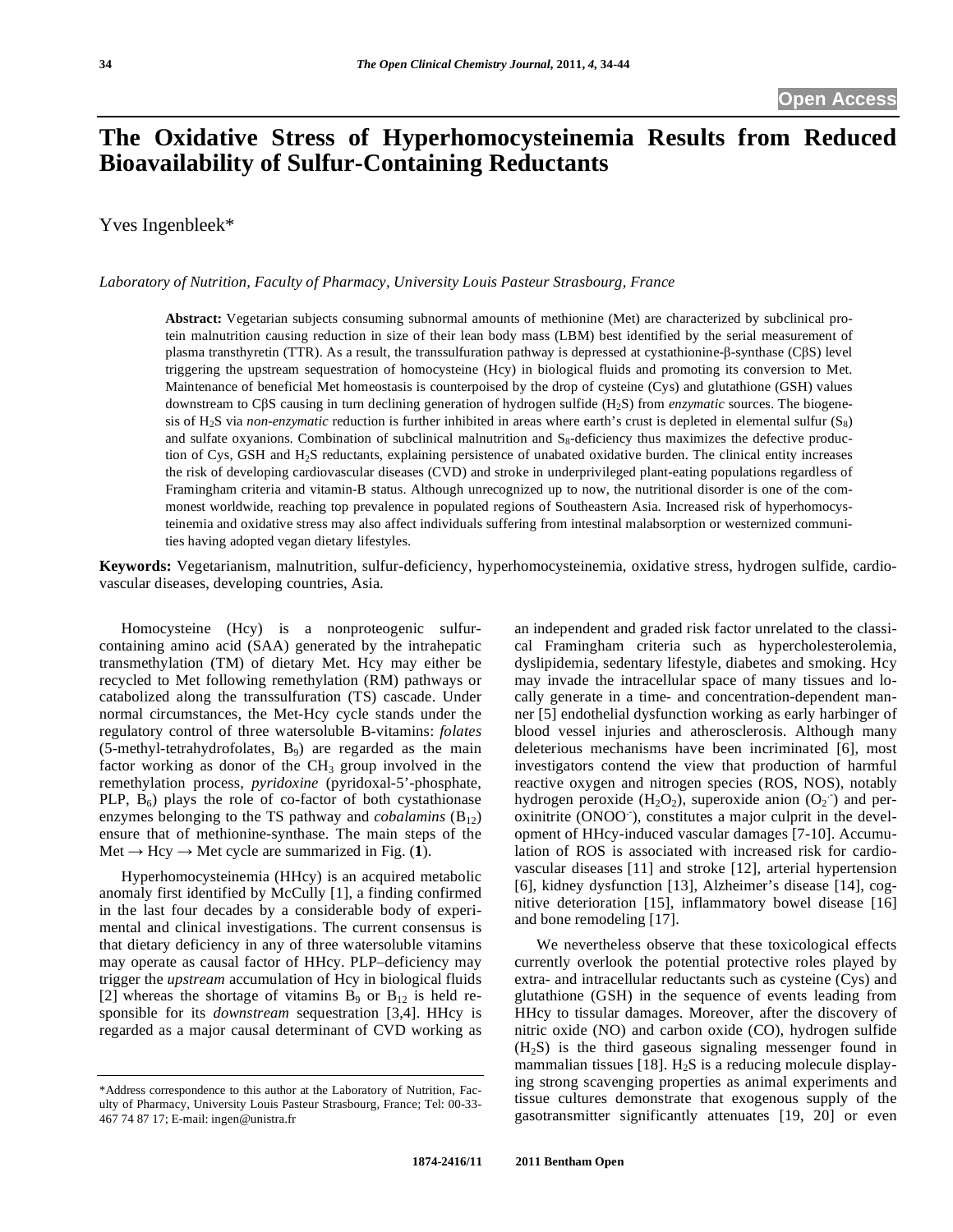

**Fig. (1). Schematic representation of the methionine cycle and homocysteine degradation pathways.** 

**Compounds:** ATP, adenosyltriphosphate; THF, tetrahydrofolate; SAM, S- adenosylmethionine; SAH, adenosylhomocysteine; Cysta, cystathionine; Cys, cysteine; GSH, glutathione; H<sub>2</sub>S, hydrogen sulfide; Tau, taurine; SO<sub>4</sub><sup>2</sup>, sulfate oxyanions.

**Enzymes:** (1) Met-adenosyltransferase; (2) SAM-methyltransferases; (3) adenosyl-homocysteinase; (4) methylene-THF reductase; (5) Metsynthase; (6) cystathionine- $\beta$ -synthase, C $\beta S$ ; (7) cystathionine- $\gamma$ -lyase, C $\gamma L$ ; (8)  $\gamma$ -glutamyl-synthase; (9)  $\gamma$ -glutamyl-transpeptidase; (10) oxidase; (11) reductase; (12) cysteine-dioxygenase, CDO.

**Metabolic pathways:** Met molecules supplied by dietary proteins are submitted to TM processes allowing to release Hcy which may in turn either undergo Hcy  $\rightarrow$  Met RM pathways or be irreversibly committed into TS decay. Impairment of C $\beta S$  activity, as described in protein malnutrition, entails supranormal accumulation of Hcy in body fluids, stimulation of (5) activity and maintenance of Met homeostasis. This last beneficial effect is counteracted by decreased concentration of most components generated downstream to CBS, explaining the depressed CβS- and CγL-mediated *enzymatic production* of \*H<sub>2</sub>S along the TS cascade. The restricted dietary intake of elemental S further operates as a limiting factor for its *non-enzymatic reduction* to \*\*H2S which contributes to downsizing a common body pool (dotted circle). The data show that combined protein- and S-deficiencies work in concert to deplete Cys, GSH and H<sub>2</sub>S from their body reserves, hence impeding these reducing molecules to properly face the oxidative stress imposed by hyperhomocysteinemia.

abolishes [21,22] the oxidative injury imposed by HHcy burden. The endogenous production of the naturally occurring H2S reductant depends on Cys bioavailability through the mediation of TS enzymes [23,24]. Production of  $H_2S$ may also occur in human tissues starting from elemental sulfur, a non-enzymatic reaction requiring the presence of Cys, GSH, and glucose [25,26]. It would be worth disentangling the respective roles played by Cys, GSH and  $H_2S$  for

the prevention and restoration of HHcy-induced oxidative lesions. This proposal is made in the light of a recently published study showing that the plasma concentration of Cys and GSH is severely depressed in subclinically malnourished HHcy patients [27], hence impeding appropriate biogenesis of  $H_2S$  molecules. The present paper attempts to clarify the biological consequences resulting from the complex interplay existing between the 3 reducing molecules, allowing to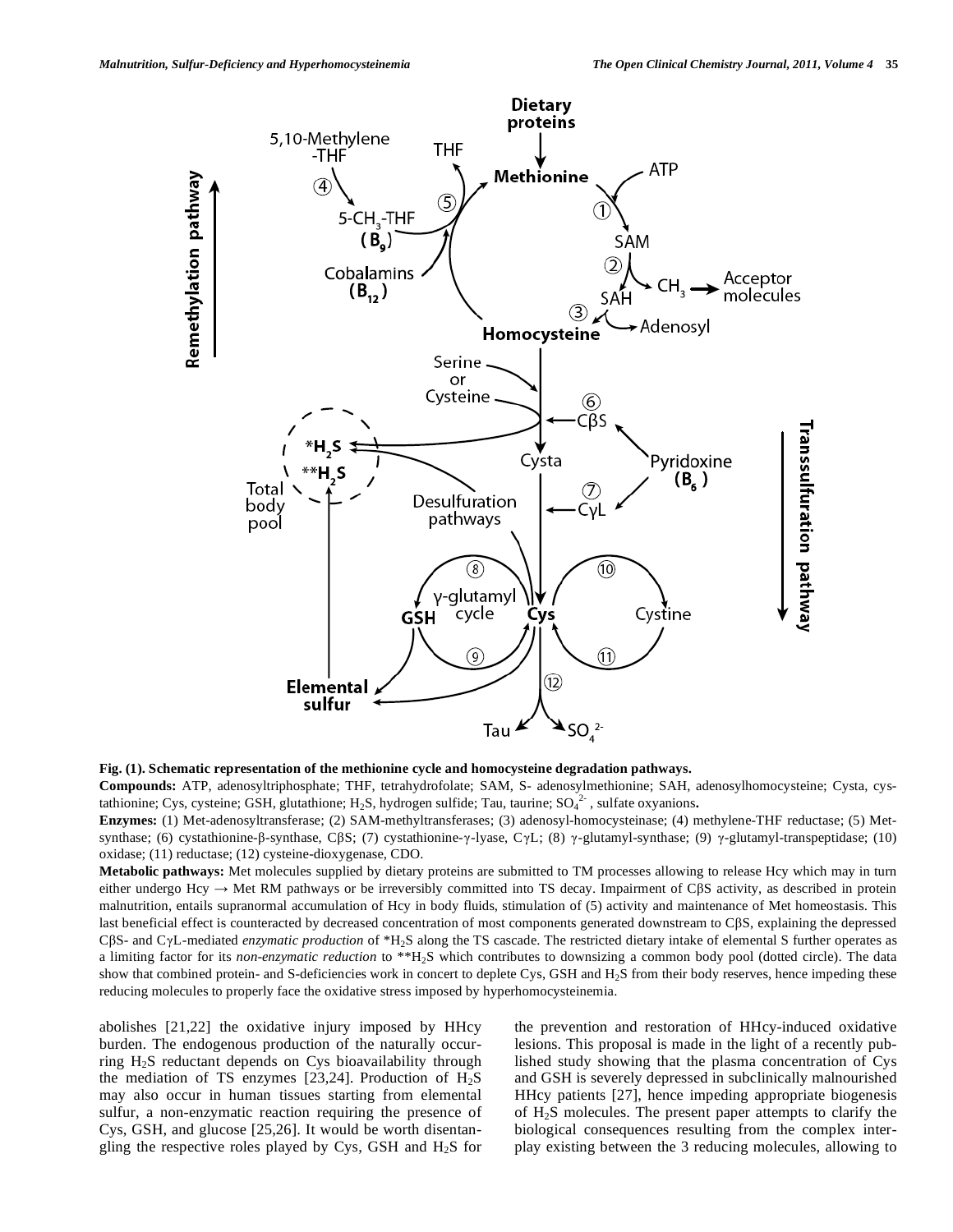throw deeper insight into the pathophysiologic mechanisms associated with HHcy states.

#### **CLINICAL BACKGROUND**

 Numerous surveys undertaken throughout the last decades have conclusively shown that the watersoluble vitamin deficiency concept, taken together, provides only partial causal account of the HHcy metabolic anomaly. In contrast, recent studies have highlighted that the components of body composition, mainly the size of lean body mass (LBM), constitutes a critical determinant of HHcy status [28,29]. Because nitrogen (N) and sulfur (S) concentrations maintain tightly correlated ratios in tissues of both healthy subjects [30] and diseased patients [31], it might follow that defective N intake and accretion rate would cause concomitant and proportionate depletion of total body N (TBN) and total body S (TBS) stores [30]. Our clinical investigation undertaken in Central Africa in apparently healthy but nevertheless subclinically malnourished vegetarian subjects has documented that reduced size of LBM could lead to HHcy states [27].

 The field study was conducted in the southern part of the Republic of Chad, a sahelian area mainly populated with inhabitants belonging to the Sara ethnic group [27]. In this semi-arid region, the staple food is monotonous, consisting mainly of cassava, sweet potatoes, beans, millets and groundnuts. Participants were invited to fill in a detailed dietary questionnaire whose results were compared with values reported in food composition tables [32-34] allowing to calculate the proportion of energy, fiber, carbohydrate, lipid, protein, and SAAs ingested on a daily basis [27]. Overall health status was determined as well as plasma lipids, watersoluble vitamins and selected CVD risk factors. The dietary inquiry indicates that participants consumed a significantly lower mean SAA intake  $(10.4 \text{ mg} \cdot \text{kg}^{-1} \cdot \text{d}^{-1})[27]$  than the Recommended Dietary Allowances (RDAs)  $(13 \text{ mg} \cdot \text{kg}^{-1} \cdot \text{d}^{-1})$ [33,34].

 The blood lipid profiles of rural subjects were confined within normal ranges ruling out this class of parameters as causal risk factors for CVD disorders. The normal levels measured for pyridoxine, folates, and cobalamins did preclude these vitamins from playing any significant role in the rise of Hcy plasma concentrations [27]. Analysis of plasma SAAs revealed unmodified methioninemia, significantly elevated Hcy values (18.6  $\mu$ mol/L) contrasting with significantly decreased plasma Cys and GSH values [27]. The significant lowering of classical anthropometric parameters (body weight, BW; body mass index, BMI) together with that of the main plasma and urinary biomarkers of metabolic (visceral) and structural (muscular) compartments point to an estimated 10 % shrinking of LBM [27]. We have attached peculiar importance to the measurement of plasma transthyretin (TTR) since this indicator integrates the evolutionary trends outlined by body protein reserves [35], providing from birth until death an overall and balanced estimate of LBM fluctuations [29]. In the absence of any superimposed inflammatory condition, LBM and TTR profiles indeed reveal striking similarities [29]. Scientists belonging to the Foundation for Blood Research (Scarborough, Maine, 04074, USA) have recently published a large number of TTR results recorded in 68,720 healthy US citizens aged 0-100 yr

which constitute a comprehensive reference material to follow the shape of LBM fluctuations in relation with sex and age [29]. TTR concentrations plotted against Hcy values reveal a strongly negative correlation  $(r = -0.71)$  already described previously [29,30], confirming that the depletion of TBN and TBS stores plays a predominant role in the development of HHcy states. The body of a reference man weighing 70 kg contains 64 M of N  $(1,800 \text{ g})$  and 4,400 mM of S (140 g) [36].

 Our vegetarian subjects consume diets providing low fat and high fiber content conferring a large spectrum of welldescribed health benefits notably for the prevention of several chronic disorders such as cancer and diabetes, together with an effective protection against the risk of hypercholesterolemia-induced CVD [37,38]. Plant-based regimens, however, do not supply appropriate amounts of nitrogenous substrates of good biological value which are required to adequately fulfill mammalian tissue needs [30]. More precisely, vegetable items contain suboptimal concentrations of both SAAs [33,34,39] below the customary RDA guidelines. This dietary handicap may be further deteriorated by unsuitable food processing [40] and by the presence in plant products of naturally occurring anti-nutritional factors such as tannins in cereal grains and anti-trypsin or anti-chymotrypsin inhibitors in soybeans and kidney beans [41].

## **IMPAIRMENT OF THE TRANSSULFURATION PATHWAY**

 The hypothesis that subclinical protein malnutrition might be involved in the occurrence of HHcy states *via* inhibition of cystathionine- $\beta$ -synthase (C $\beta$ S) activity did first arise in Senegal in 1986 [42] and was later corroborated in Central Africa [43]. The concept was clearly counterintuitive in that it was unexpected that high Hcy plasma values might result from low intake of its precursor Met molecule. Despite the low SAA intake of our vegetarian patients [27], plasma Met concentrations disclosed noticeable stability allowing to maintain the synthesis and functioning of myriads of Metdependent molecular, structural and metabolic compounds described in detail elsewhere [30,44]. These clinical investigations have received strong support from recent mouse [45] and rat [46] experiments submitted to Met-restricted regimens. At the end of the Met-deprivation period, both animal species did manifest meaningful HHcy states  $(p<0.001)$  contrasting with significantly lower BW ( $p<0.001$ ) reduced by 33 % [45] and 44 % [46] of control, respectively. In comparison with all other indispensable AAs, the uniqueness of Met behavior stands in accordance with balance studies performed on large mammalian species showing that the complete withdrawal of Met from otherwise normal diets causes the greatest rate of body loss, nearly equal to that generated by protein-free regimens [47,48].

 This efficient Met homeostatic mechanism is classically ascribed to a PLP-like inhibition of CBS activity exerted through allosteric binding of S-adenosylmethionine (SAM) to the C-terminal regulatory domain of the enzyme [49,50]. The validity of such allosteric mechanism has been recently questioned, at least in Met-depleted animal studies, showing that the loss of C-S activity may develop *via* a (post)translational defect independently from intrahepatic SAM concentrations [45]. We have postulated the existence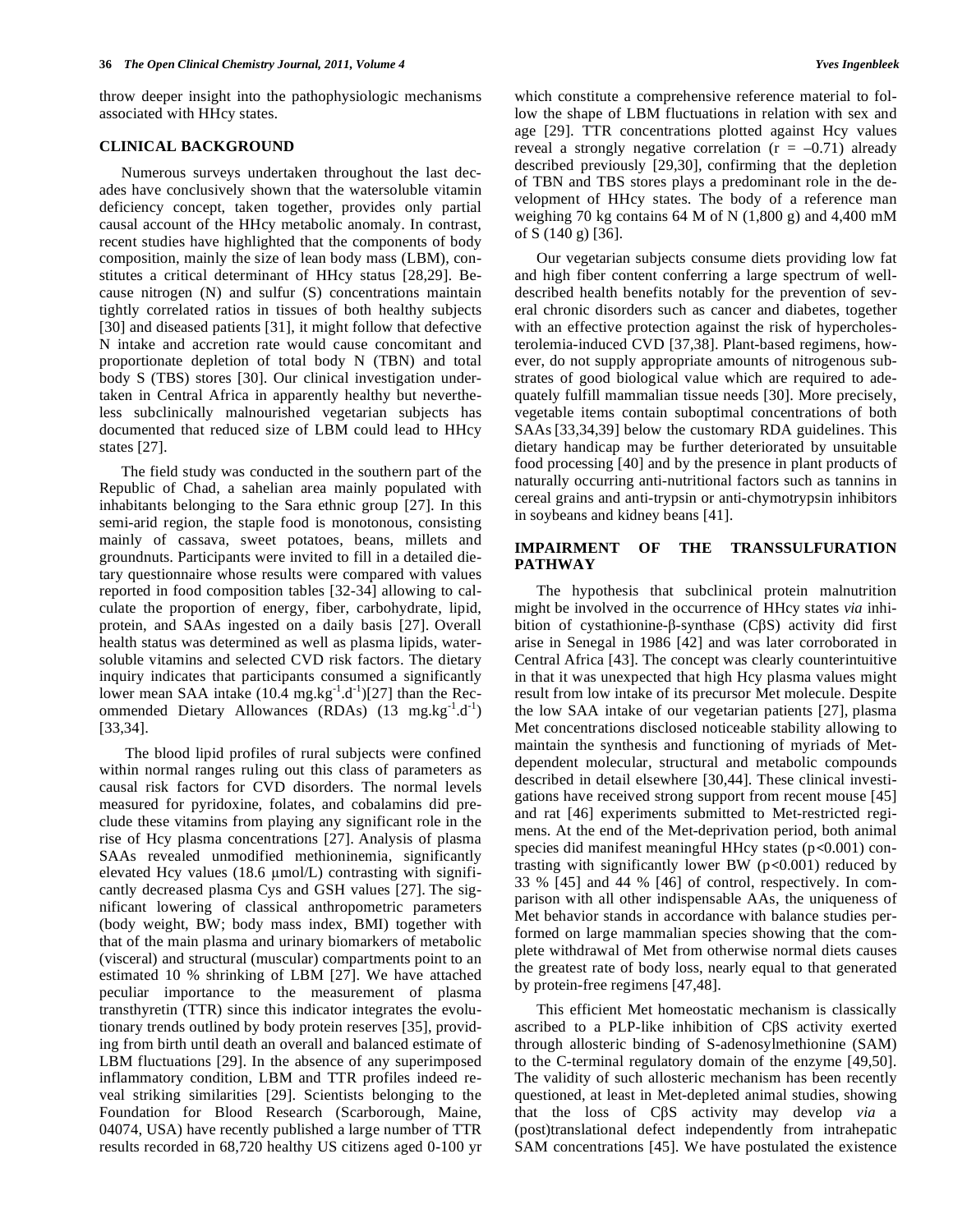of an independent sensor mechanism set in motion by TBS pool shrinkage and reduced bioavailability of Met – its main building block – working as an inhibitory feedback loop of C $\beta$ S activity [30]. Such Met-bodystat, likely to be centrallymediated, and aiming at maintaining unaltered Met disposal in conditions of decreased dietary provision implies the fulfillment of high metabolic priorities of survival value [30,44].

 Whereas HHcy may be regarded as the dark side of a beneficial adaptive machinery [43], impairment of the TS pathway also depresses the production of compounds situated downstream to the C $\beta S$  blockade level, notably Cys and GSH, keeping in mind that Cys may undergo reversible GSH conversion (Fig. **1**). The plasma concentration of both Cys and GSH reductants is indeed significantly decreased in our vegetarian subjects by 33 % and 67 % of control, displaying negative correlations ( $r = -0.67$  and  $-0.37$ , respectively) with HHcy values [27]. Reduced dietary intake of the preformed Cys molecule [27] and diminished Cys release from protein breakdown in malnourished states [51] may contribute to the lowering effect. The significantly decreased GSH blood levels may similarly be attributed to dietary composition since the tripeptide is mainly found in meat products but is virtually absent from cereals, roots, milk and dairy items [52] and because regimens lacking SAAs may lessen the production of blood GSH and its intrahepatic sequestration [53].

## **BIOGENESIS OF HYDROGEN SULFIDE**

 The TS degradation pathway schematically proceeds along two main PLP-dependent *enzymatic* reactions working in succession (Fig.  $1$ ). The first is catalyzed by C $\beta S$  (EC  $4.2.1.22$ ) governing the  $\beta$ -replacement of the hydroxyl group of serine with Hcy to generate Cysta plus  $H_2O$ . Cys may however substitute for serine and the  $\beta$ -replacement of its sulfhydryl group with Hcy releases Cysta and H<sub>2</sub>S instead of water  $[54]$ . The second is regulated by cystathionine- $\gamma$ -lyase (C $\gamma$ L, EC 4.4.1.1.) hydrolyzing Cysta to release Cys and  $\alpha$ ketobutyrate plus ammonia as side-products [55]. Under the control of  $C\beta S$  or  $C\gamma L$  enzymes,  $Cys$  may also undergo nonoxidative desulfuration pathways leading to  $H_2S$  or sulfanesulfur production [56]. Alternatively, Cys may be committed into oxidative conversion regulated by cysteine-dioxygenase (CDO, EC 1.13.11.20) which catalyzes the replacement of the SH<sup>-</sup> group of Cys by  $SO_3$ <sup>-</sup> to yield cysteine-sulfinate [56]. This last compound may be further decarboxylated to hypotaurine that is finally oxidized to Tau  $(67 \degree 8)$  and  $SO_4^2$ oxyanions (33 %) [56]. C $\beta S$  and C $\gamma L$  are both cytosolic enzymes and their relative contribution to the generation of H2S may vary according to animal strains, tissue specificities and nutritional or physiopathological circumstances [23,24].  $C\beta S$  and  $C\gamma L$  are expressed in most organs such as liver, kidneys, brain, heart, large vessels, ileum and pancreas [57,58] potentially subjected to HHcy-induced ROS injury while keeping the capacity to desulfurate Cys and to locally produce  $H_2S$  as cytoprotectant signaling agent. C $\beta S$  is the principal TS enzyme found in cerebral glial cells and astrocytes [59]. C $\gamma$ L predominates in the vascular system [60] whereas both enzymes are present in the renal proximal tubules [61].

 $H<sub>2</sub>S$  is the third gaseous substrate found in the biosphere [18] after NO and CO. All three gases are characterized by severe toxicity when inhaled at high concentrations. In particular,  $H_2S$  produced by anaerobic fermentation is capable of causing respiratory death by inhibition of mitochondrial cytochrome C oxidase [62]. NO, CO and  $H_2S$  are synthesized from arginine, glycine and Cys, respectively, exerting at low concentrations major biological functions in living organisms. Most of our knowledge on these atypical signal messengers [63] are derived from animal experiments and tissue cultures. These transmitter molecules may share some properties in common such as penetration of cellular membranes independently from specific receptors [64]. They are also manifesting dissimilar activities: whereas NO and CO activate guanylyl cyclase to generate biological responses *via*  cGMP-dependent kinases,  $H_2S$  induces  $Ca^{2+}$ -dependent effects through ATP-sensitive  $K^+$  channels [65]. Some of these potentialities may work in concert while others operate antagonistically. For instance, NO and  $H<sub>2</sub>S$  express vasorelaxant tone on endogenous smooth muscle [66] but reveal different effects on large artery vessels [67]. The data suggest that these gaseous substances maintain whole body homeostasis through complex interactions and multifaceted crosstalks between signaling pathways.

 Elemental S (32.064 as atomic mass) is a primordial constituent of lava flows in areas of volcanic or sedimental origin usually presenting as crown-shaped stable octamolecules hence its  $S_8$  symbolic denomination – which may conglomerate to form brimstone rocks. The vegetable kingdom is unable to assimilate  $S_8$  and requires as prior step its natural or bacterial oxidation to  $SO_4^2$  derivatives before launching the synthesis of SAA molecules along narrowly regulated metabolic pathways [30,44]. Distinct anabolic processes are identified in mammalian tissues which lack the enzymatic equipment required to organize sulfate oxyanions but possess the capacity of direct  $S_8$  conversion into  $H_2S$ .  $S_8$  is poorly soluble in tap waters [68] may be taken up and transported to mammalian tissues loosely fastened to serumalbumin (SA) [69]. S may also be covalently bound to intracellular S-atoms taking the form of sulfane-sulfur compounds [70] either firmly attached to cytosolic organelles or in untied form to mitochondria [57,58,71,72] to undergo later release in response to specific endogenous requirements [71]. Sulfane-sulfur compounds are somewhat unstable and may decompose in the presence of reducing agents allowing the restitution of S [70,71]. S may either endorse the role of stimulatory factor of several mammalian apoenzyme activities as shown for succinic dehydrogenase [73] and NADHdehydrogenase [74] or operate as inhibitory agent of other mammalian apoenzymes such as adenylate kinase [75] and liver tyrosine aminotransferase [76]. Elemental S resulting from dietary supply or from sulfane-sulfur decay may be subjected to *non-enzymatic* reduction in the presence of Cys and GSH [25,26] and/or reducing equivalents obtained from glucose oxidation [25], hence yielding at physiological pH additional provision of  $H_2S$ .

 The gaseous mediator is a weakly acidic molecule endowed with strong lipophilic affinities. In experimental models, the blockade of the TS cascade at  $C\beta S$  or  $C\gamma L$  levels significantly depresses or even abolishes the vitally required production of Cys operating at the crossroad of multiple converting processes (Fig. **1**). Addition of Cys to the incubation milieu resumes the generation of  $H_2S$  [19] in a Cys concentration-dependent manner [77]. The data indicate that, in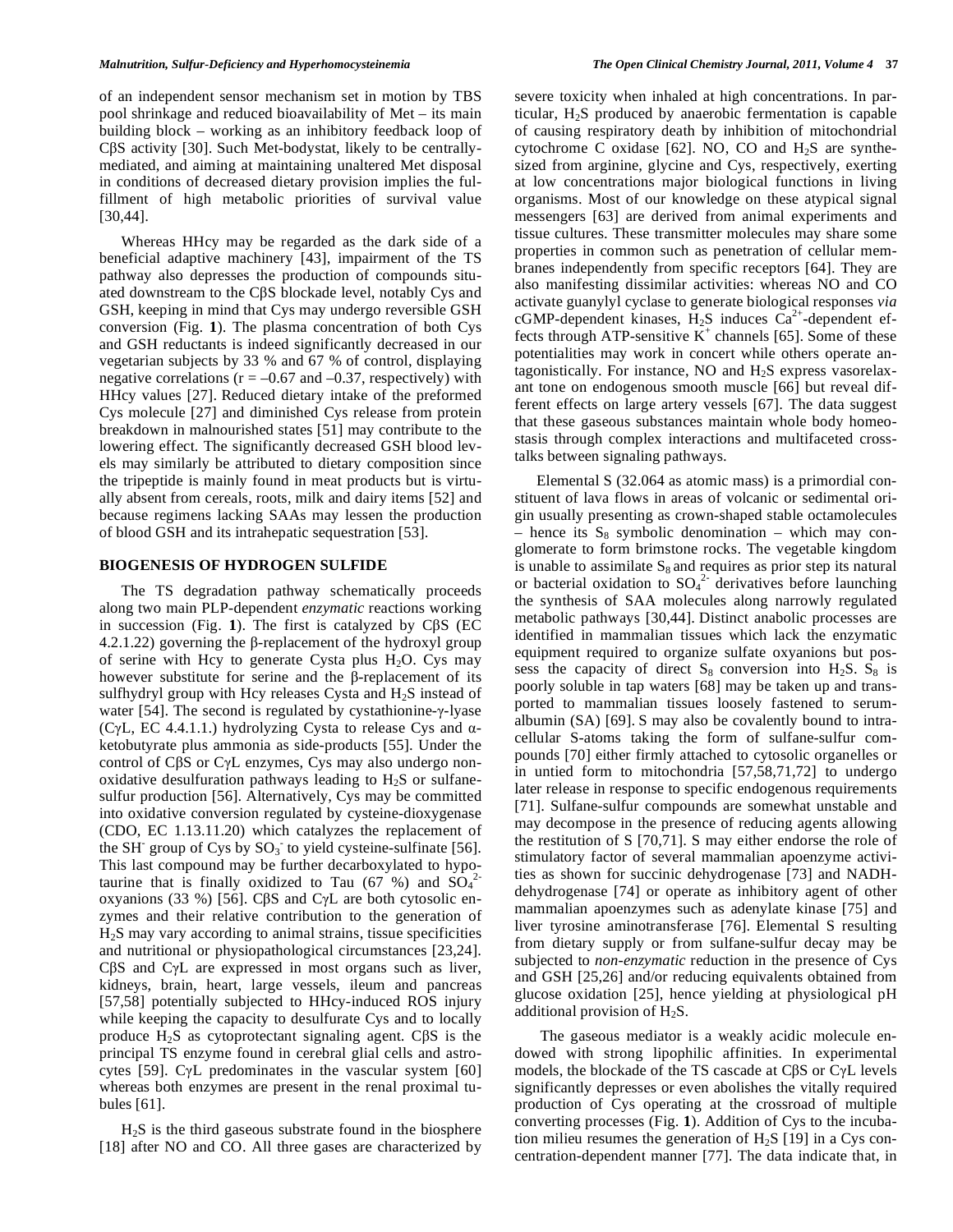the context of SAA deprivation, the compounds situated downstream both cystathionases keep their functional potentialities but are unable to express their converting  $Cys \rightarrow$ H2S capacities in the absence of precursor substrate. Summing up, inhibition of CBS activity contributes to promote efficient RM processes and maintenance of Met homeostasis but entails as side-effects upstream sequestration of Hcy molecules in biological fluids while decreasing the bioavailability of Cys and GSH working as limiting factors for  $H_2S$ production. These last adverse effects thus constitute the Achilles heel of a remarkable adaptive machinery.

## **ROLES PLAYED BY HYDROGEN SULFIDE**

 The first demonstration that human tissues may reduce S to  $H<sub>2</sub>S$  was incidentally provided in 1924 when a man given colloid sulfur for the treatment of polyarthritis did rapidly exhale the typical rotten egg malodor [78].  $H<sub>2</sub>S$  may be produced by the intestinal flora [79] and serves as a metabolic fuel for colonocytes [80]. Prevention of endogenous poisoning by excessive enteral production is insured by the detoxifying activities of mucosal cells [81], hindering any systemic effect of the gaseous substrate. In tissue culture media, the concentrations of sulfane-sulfur is situated at any time below the nanomolar range [71]. The normal  $H_2S$  concentration measured in mammalian plasmas usually ranges from 10 to 100 μM with a mean average turning around 40-50 μM  $[19,21,82,83]$ . This H<sub>2</sub>S plasma level, appearing as the net product of organs possessing  $C\beta S$  and  $C\gamma L$  enzymes and supplemented by the non-enzymatic conversion of S, flows transiently into the vasculature and freely penetrates into all body cells. Supposing that the gaseous reductant is evenly distributed in total body water (45 L in a 70 kg reference man) allows an estimate of bioavailable  $H_2S$  pool turning around 2 mM which represents, in terms of S participation, largely less than 1 / 1,000 of TBS. The peculiar adaptive physiology of vegetarian subjects renders very unlikely that their TBS pool might be solicited to release S-substrates prone to undergo conversion to nascent  $H_2S$  molecules since they adapt to declining energy and nutrient intakes by switching overall body economy toward downregulated steady state activities. The release from TBS of substantial amounts of S-compounds occurs only during the onset of hypercatabolic states as documented in trauma patients [31] and in infectious diseases [84], exacting as preliminary step cytokine-induced breakdown of tissue proteins, a selective hallmark of stressful disorders [85]. As a result, the limited disposal of H2S endogenously produced might be readily exhausted in fulfilling ROS scavenging tasks at the site of oxidative lesions. All body organs generating  $H_2S$  from TS enzymes are indeed simultaneously producers and consumers of the gaseous substrate whose actual concentration reflects the balance between synthetic and catabolic rates owing to an estimated biological half-life of less than 30 minutes in mammalian plasma [86]. The data are consistent with clinical investigations showing that H2S concentrations found in cerebral homogenates from Alzheimer's disease (AD) patients are very much lower than expected from values measured in healthy brains [87], suggesting that the gaseous messenger is locally submitted to enhanced consumption rates reflecting disease severity. The concept is strongly supported by studies pointing to the negative correlation linking the severity of AD to  $H_2S$  plasma values [88].

Similar findings are described in pediatric [89] and elderly [90] hypertensive patients indicating, here gain, that more severe HHcy-dependent oxidative burden is associated with more intense  $H_2S$  uptake rates. These  $H_2S$  cleansing properties are mainly exerted by mitochondrial organelles known to be centrally involved in oxidative disorders [20,91]. Malnourished subjects deprived of Cys and GSH disposal thus incur the risk of  $H_2S$ -deficiency rendering them unable to properly overcome HHcy-imposed oxidative lesions. The rapid exhaustion of  $H<sub>2</sub>S$  stores have detrimental consequences as shown *a contrario* by converging animal experiments and tissue cultures disclosing the beneficial effects of exogenous administration of commonly used sulfide salt donors (Na<sub>2</sub>S and NaHS) generating  $H_2S$  gas once in solution. Such supply significantly augments  $H<sub>2</sub>S$  plasma concentrations allowing to counteract ROS damages.

 $H<sub>2</sub>S$  was primarily recognized as a physiological substrate working as neuromodulator [92] and soon later as vasorelaxant factor [65].  $H<sub>2</sub>S$  is now regarded as endowed with a broader spectrum of biological properties [18], operating as a general protective mediator striving against most degenerative organ injuries, being capable of neutralizing or abolishing most ROS harmful effects. Table **1** collects findings displaying that H2S may promote the synthesis and activity of several anti-oxidative enzymes (catalases, Cu- and Mn-superoxide dismutases, GSH-peroxidases) and stimulate the production of anti-inflammatory reactants (interleukin-10) or conversely downregulate pro-oxidative enzymes (collagenases, elastases), pro-inflammatory cytokines (interleukine-1 $\beta$ , tumor-necrosis factor  $\alpha$ ) and immune reactions (hyperleukocytosis, diapedesis, phagocytosis). It has been calculated that, at physiological pH (7.4) and body temperature (37 $\degree$ C), about 18.5% of H<sub>2</sub>S remains undissociated whereas 81.5% undergoes catabolic disintegration in the form of hydrosulfide anion (HS) or sulfide anion  $(S^2)$  [117]. Since S is the main element comprised in the diprotonated  $H_2S$  molecule (34.08 as molecular mass), we postulate that partial or complete repair of HHcy-induced lesions constitutes the therapeutic proof that S-deficiency is causally involved in the development of ROS damages. The concept is sustained by the observation that all synthetic drugs (diclofenac, indomethacine, sildenafil) utilized as surrogate providers of  $H_2S$ [64,118] are characterized by a large diversity of molecular conformations but share in common the presence of Satom(s) mimicking, once released,  $H_2S$ -like pharmacological properties. It remains to be clarified whether the beneficial effects of S-fortification to S-deficient subjects are mediated, among other possible mechanisms, *via* stimulation [73,74] of anti-oxidative enzymes or inhibition [75,76] of pro-oxidative enzymes. The true RDA requirements for elemental  $S_8$  are presently unknown in human nutrition and it is only very recently that the essentiality of S has been recognized, causing Hcy elevation in deficient individuals [119]. It is worth reminding that the gaseous NO substrate may work in concert or antagonistically [66,83] to fine-tuning the helpful properties exerted by H2S on body tissues. Preliminary studies suggest for instance that NO operates, in combination with  $H_2S$ , as a potential modulator of endothelial remodeling since NO-synthase isoforms contribute to the activation of metalloproteinases involved in the regulation of the collagen/elastin balance defining vascular elastance [83,120].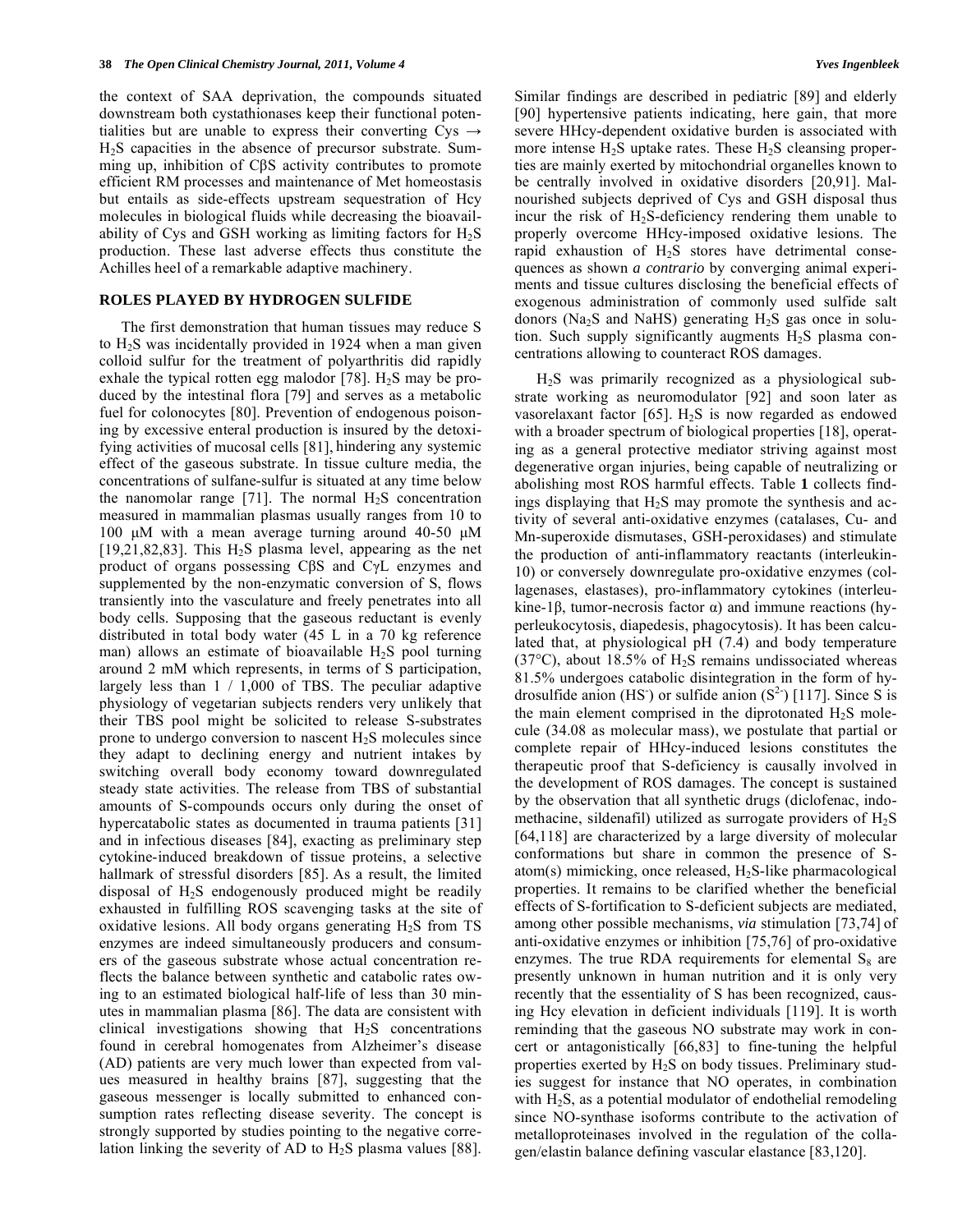#### **Table 1. Reversal of HHcy-Induced Oxidative Damages by Administration of Exogenous H2S**

#### **BRAIN EFFECTS**

H<sub>2</sub>S is overproduced in response to neuronal excitation [93]. Increases the sensitivity of N-methyl-D-aspartate (NMDA) reactions to glutamate in hippocampal neurons allowing to enhance synaptic transmission [23,94]. Improves long-term potentiation, a synaptic model of memory [92,93]. Stimulates the inhibitory effects of catalase and superoxide dismutase (SOD) in oxidative stress of mouse brain endothelial cells [95]. Regulates Ca<sup>2+</sup> homeostasis in microglial cells [96]. Inhibits  $\text{TNF}_{a}$  expression in microglial cultures [97]. Protects brain cells from neurotoxicity by preventing the rise of ROS in mitochondria [98].

#### **CARDIOVASCULAR EFFECTS**

H2S releases vascular smooth muscle, inhibits platelet aggregation and reduces the force output of the left ventricule of the heart [18].Maintains vascular smooth muscle tone [66] and insures protection against arterial hypertension [99].Modifies leucocyte-vascular epithelium interactions *in vivo* by modulating leucocyte adhesion and diapedesis at the site of inflammation [100]. Attenuates myocardial ischemia-reperfusion injury by depressing IL-1β and mitochondrial function [20]. Upregulates the expression of depressed anti-oxidative enzymes in heart infarction and inhibits myocardial injury [21].Alleviates smooth muscle pain by stimulating K<sup>+</sup> ATP channels [101]. Prevents apoptosis of human neutrophil cells by inhibiting p38 MAP kinase and caspase 3 [102]. Potentiates angiogenesis and wound healing [103].

#### **RENAL EFFECTS**

H2S downregulates the increased activity of metalloproteinases 2 and 9 involved in extracellular matrix degradation (elastases, collagenases) [19]. Prevents apoptotic cell death in renal cortical tissues [19]. Improves the expression of desmin (marker of podocyte injury) and restores the drop of nephrin (component of normal slit diaphragm) in the cortical tissues resulting in reduced proteinuria [19]. Induces hypometabolism revealing protective effects on renal function and survival [104]. Normalizes GSH status and production of ROS in renal diseases [19]. Controls renal ischemia-reperfusion injury and dysfunction [105]. Depresses the expression of inflammatory molecules involved in glomerulosclerosis [106]. Increases renal blood flow, glomerular filtration and urinary Na<sup>+</sup> excretion [77].

#### **OTHER ORGAN EFFECTS**

H2S insures protection against ROS stress in gastric mucosal epithelia [22]. Accelerates gastric ulcer healing [107]. Reduces gastric injury caused by nonsteroidal anti-inflammatory drugs [108]. Relaxes ileal smooth muscle tone and increases colonic secretions [79]. Attenuates intestinal ischemia-reperfusion injury by increasing SOD and GSH peroxidase status [109]. Stimulates insulin secretion [110] and controls inflammatory events associated with acute pancreatitis [111].Alleviates hepatic ischemia-reperfusion injury [112]. Prevents lung oxidative stress in hypoxic pulmonary hypertension caused by low GSH content [113]. Promotes SOD and catalase activities and reduces the production of malondialdehyde in oxidative lung injury [114]. Reduces lung inflammation and remodeling in asthmatic animals [115] and in pulmonary hypertension [116].

## **SUBCLINICAL MALNUTRITION AS WORLDWIDE SCOURGE**

 A growing body of data collected along the last decades indicates that large proportions of mankind still suffer varying degrees of protein and energy deficiency that is associated with increased morbidity and mortality rates. The determinants of malnutrition are complex and interrelated, comprising socio-economic and political conditions, insufficient dietary intakes, inadequate caring practices and superimposed inflammatory burden. Children living in developing countries are paying a heavy toll to chronic malnutrition [121,122] whereas adult populations are handicapped by feeble physical and working capacities, increased vulnerability to infectious complications and reduced life expectancy [123,124]. Cross-sectional studies collected in the eighties indicate that chronic malnutrition remains a worldwide scourge with top prevalence recorded in Asia, whereas sub-Saharan Africa endures medium nutritional distress and Latin America appears as the least affected [125,126]. Along the last decades, significant progresses have been achieved in some countries such as Vietnam [127] and Bangladesh [128] owing to appropriate education programs and improved economic development. Inequalities however persist between middle class population groups mainly located in affluent urban areas and underprivileged rural communities remaining stagnant on the sidelines of household income growth. Representative models of these socio-economic disparities in

global nutrition and health are illustrated in the two most populated countries in the world, China and India. Large surveys undertaken in 105 counties of China and recently published have concluded that the rural communities haven't yet reach the stage of overall welfare [129]. In India, similar investigations have documented that extreme poverty still prevails in the northern mountainous states of the subcontinent [130]. Taken together, southern Asian countries fail to overcome malnutrition burden [131]. In some African countries, there exists even upward trends suggesting nutritional deterioration over the years [132] still aggravated by a severe drought.

 The assessment of malnutrition in children usually rely on anthropometric criteria such as height-for-age, weightfor-height, mid upper arm circumference and skinfold thickness allowing to draw the degree of stunting and wasting from these estimates. In adult subjects, BW and BMI are currently selected parameters to which some biochemical measurements are frequently added, notably SA, classical marker of protein nutritional status, and creatininuria (u-Cr), held as indicator of sarcopenia. The former biometric approaches are very useful in that they correctly provide a static picture of the declared stages of malnutrition but fail to recognize the dynamic mechanisms occurring during the preceding months and the adaptive alterations running behind. The National Center for Health Statistics / WHO reference Tables must therefore be regarded as theoretical guide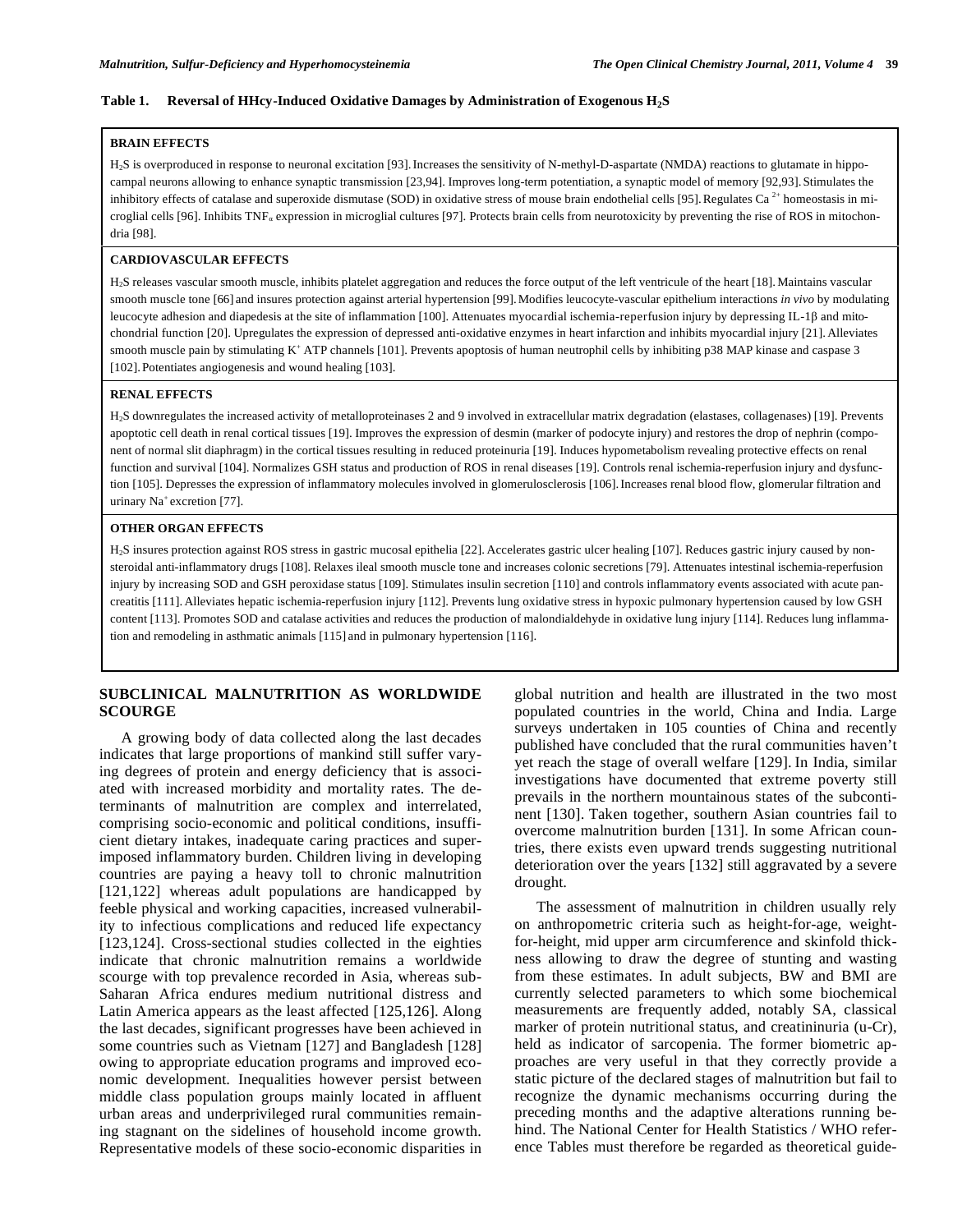lines defining minimum risk distribution of underweight [133]. The validity of the latter biological analytes may similarly be questioned since it is known for a while that SA is an insensitive marker of protein-depleted states compared to TTR [134] and a better indicator of population than of individual protein status. u-Cr is likewise a meagerly informative tool as 10 % loss of muscle mass is required before it reaches significantly decreased urinary concentrations [135]. The data imply that the magnitude of subclinical malnutrition is largely underscored when classical biometric and laboratory investigations are performed. Moreover, ruling out the protein component involved in HHcy epidemiology and confining solely attention to the B-vitamin triad led to unachieved conclusions. For instance, surveys undertaken in Taiwan [136] and in India [137] did establish HHcy variance turning around 30 %, indicating that a sizeable percentage of subjects do not come within the vitamin shortage concept. To our knowledge, there exists only one recent review recommending the use of TTR in vegetarian subjects [138]. The main reason for making the choice of TTR is grounded on the striking similar plasma profile disclosed by this marker with both LBM and Hcy [29]. Under healthy conditions, the 3 parameters indeed show low concentrations at birth, linear increase without sexual difference in preadolescent children, gender dimorphism in teenagers with higher values recorded in adolescent male subjects and thereafter maintenance of distinct plateau levels during adulthood [29,139,140]. Under morbid circumstances, the plasma concentrations of Hcy manifest gradual elevation negatively correlated with LBM downsizing and TTR decline. In vegetarian subjects and subclinically malnourished patients, rising Hcy and diminished TTR plasma concentrations look as mirror image of each other, revealing divergent distortion from normal and allowing early detection of preclinical steps at the very same time both SA and u-Cr markers still remain silent.

 Any disease process characterized by quantitative or qualitative dietary protein restriction or intestinal malabsorption may cause LBM shrinking, downregulation of TTR concentrations and subsequent HHcy upsurge. These conditions are documented in frank kwashiorkor [141], subclinical protein restriction [27,43] and anorexia nervosa [142]. In patients submitted to weight-reducing programs, LBM was found the sole independent variable negatively correlated with rising Hcy values [143]. Morbid obesity may be alleviated by medical treatment [143] or surgical gastroplasty [144,145], conditions frequently associated with secondary malabsorptive syndromes and malnutrition [146], rendering an account of acquired HHcy. In westernized countries, subclinical protein-depleted states are illustrated in immigrants originating from developing regions but keeping alive their traditional feeding practices [147] or by communities having adopted, for socio-cultural reasons, strict vegan dietary lifestyles [148].

## **THE ADDITIONAL BURDEN OF S-DEFICIENCY**

 After N, K and P, elemental S is recognized as the fourth most important macronutrient required for plant development. The essentiality of S in the vegetable kingdom arose from observations made many decades ago by pedologists and agronomists [149,150] revealing that the withdrawal of sulfate salts from nutrient sources produces rapid growth retardation, depressed chlorophyllous synthesis, yellowing of leaves and reduction in fertility and crop yields. A large number of field studies, mainly initiated for economical reasons, has provided continuing gain in fundamental and applied knowledge and led to the overall consensus that  $SO_4^2$ deficiency is a major wordwide problem [151,152]. Field investigations have shown that the concentration of  $SO_4^2$ oxyanions in soils and drinking waters may reveal considerable variations ranging from less than 2 mg/L to more than 1 g/L, meaning a ratio exceeding 1 / 500 under extreme circumstances [30]. The main causal factors responsible for unequal distribution of  $SO_4^2$  oxyanions are geographical distance from eruptive sites and intensity of soil weathering in rainy countries.  $SO_4^2$ -dependent nutritional deficiencies entail detrimental effects to most African and Latin American crops [151] reaching nevertheless top incidence in southeastern Asia [151,153]. One of the most depleted area is the Indo-Gangetic plain extending from Pakistan to Bangladesh and covering the North of India and Nepal [154]. Intensive agricultural production, lack of animal manure and use of fertilizers providing N, K and P substrates but devoid of sulfate salts may further aggravate that imbalanced situation. As global population increases steadily and the production of staple plants predicted to escalate considerably,  $SO_4^2$ deficient disorders are expected to become more pregnant along the coming years [155] with significant harmful impact for mankind. Nevertheless, effective preventive efforts are developed in some countries aiming at fortification of soils mainly by ammonium sulfate or calcium sulfate (gypsum) salts, resulting in meaningful improvements in crop yield, SAAs content and biological value and opening more optimistic perspectives for livestock and human consumption [152,155-158].

 Contrasting with the tremendously high amounts of data accumulated over decades by pedologists and agronomists on sulfate requirements and metabolism, the available knowledge on elemental sulfur in human nutrition looks like a black hole. Despite the fact that  $S_8$  follows H, C, O, N, Ca and P as the sevenmost abundant element in mammalian tissues, it appears as a forgotten item. Not the slightest attention is dedicated to S<sub>8</sub> in the authoritative "*Present Knowledge in Nutrition*" series of monographs even though they go over most oligo- and trace-elements in minute detail. The geographical distribution of  $S_8$  throughout earth's crust is not well-known as extreme paucity of measurements in soils and tap waters prevents from reaching a comprehensive overview. Nevertheless, and because  $S_8$  is the obligatory precursor substrate for the oxidative production of sulfate salts, a decremental dispersion pattern paralleling those of  $SO_4^2$ oxyanions is likely to occur with highest values recorded in the vicinity of volcano sources and lowest values found in remote and washed-out areas. Obviously, a great deal of research on elemental S remains to be completed by clinical biochemists before rejoining the status of plant agronomy.

 Taken together, these data imply that subclinically malnourished subjects living in areas recognized as  $SO_4^2$  deficient for the vegetable kingdom also incur increased risks to become  $S_8$ -depleted. This clinical entity most probably prevails in all regions, notably Northern India, where protein malnutrition [130] and sulfur-deficiency [154] coexist. Combination of both nutritional deprivations explains why the bulk of local dwellers, including young subjects [159,160], may develop HHcy states and CVD disorders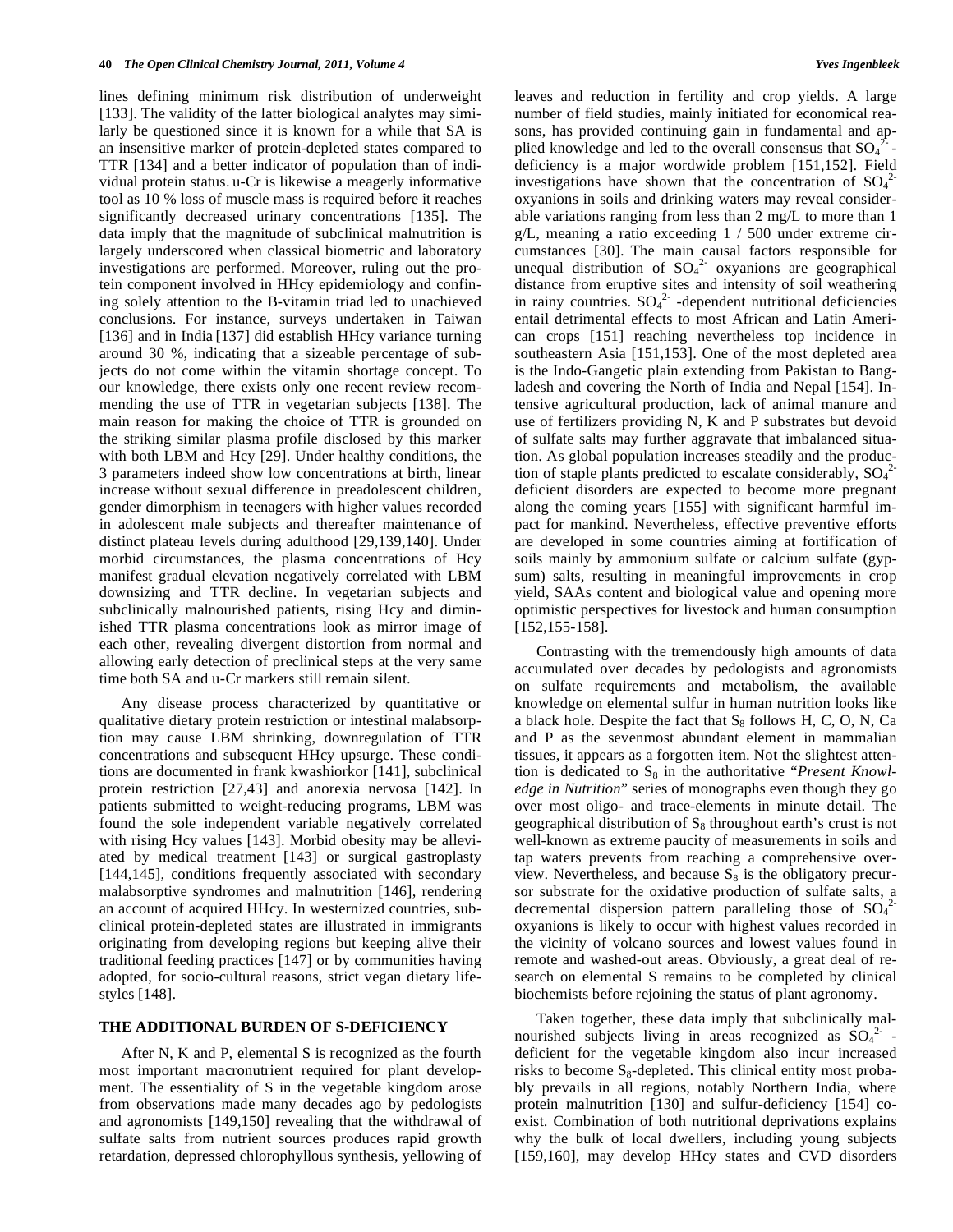characterized by strong refractoriness to vitamin-B supplementation [160] or high incidence of stroke [161] unrelated to the classical Framingham criteria. The current consensus is that "*the problem of CVD in South Asia is different in etiology and magnitude from other parts of the world*" [162]. These disquieting findings are confirmed in several Asian countries [163] and have prompted local cardiologists to exhort their governments to focus more attention on CVD epidemiology [164].

### **CONCLUDING REMARKS**

 The main lesson to learn from the present review is that vegetarian subjects are not protected against the risk of CVD and stroke which should no longer be regarded as solely affecting populations living in westernized societies and whose morbidity and mortality risks are stratified by classical Framingham criteria. Likewise hypercholesterolemia, hyperhomocysteinemia should be incriminated as emblematic risk factor for a panoply of CVD and related disorders. Whereas the causality of cholesterol and lipid fractions largely prevails in affluent societies consuming high amounts of animal-based items, that of homocysteine predominates in population groups whose dietary lifestyle gives more importance to plant products.

## **ACKNOWLEDGEMENT**

None Declared.

## **CONFLICT OF INTEREST**

None Declared.

#### **REFERENCES**

- [1] McCully, K.S. Vascular pathology of homocysteinemia: implications for the pathogenesis of arteriosclerosis*. Am. J. Pathol.,* **1969**, *56,* 111-128.
- [2] Ubbink, J.B.; van der Merwe, A.; Delport, R.; Allen, R.H.; Stabler, S.P.; Riezler, R.; Vermaak, W.J. The effect of subnormal vitamin B-6 status on homocysteine metabolism. *J. Clin. Invest.,* **1996**, *98,*  177-184.
- [3] Kang, S.S.; Wong, P.W.; Norusis, M. Homocysteinemia due to folate deficiency. *Metabolism,* **1987**, *36,* 458-462.
- [4] Stabler, S.P.; Allen, R.H.; Savage, D.G.; Lindenbaum, J. Clinical spectrum and diagnosis of cobalamin deficiency. *Blood,* **1990**, *76,*  871-881.
- [5] Yan, S.K.; Chang, T.; Wang, H.; Wu, L.; Wang, R.; Meng, Q.H. Effects of hydrogen sulfide on homocysteine-induced oxidative stress in vascular smooth muscle cells. *Biochem. Biophys. Res. Commun.,* **2006**, *351,* 485-491.
- [6] Cheng, Z.; Yang, X.; Wang, H. Hyperhomocysteinemia and endothelial dysfunction. *Curr. Hypertens. Rev.,* **2009**, *5,*158-165.
- [7] Loscalzo, J. The oxidant stress of hyperhomocyst(e)inemia. *J. Clin. Invest*., **1996**, *98,* 5-7.
- [8] Jacobsen, D.W. Hyperhomocysteinemia and oxidative stress: Time for a reality check ? *Arterioscler. Thromb. Vasc. Biol*., **2000**, *20*, 1182-1184.
- [9] Packer, L.; Cadenas, E. Oxidants and antioxidants revisited. New concepts of oxidative stress. *Free Rad. Res.,* **2007**, *41,* 951-952.
- [10] McCully, K.S. Chemical pathology of homocysteine: IV. Excitotoxicity, oxidative stress, endothelial dysfunction, and inflammation. *Annals Clin. Lab. Sci.,* **2009**, *39,* 219-232.
- [11] Bautista, L.E.; Arenas, I.A.; Penuela, A.; Martinez, I.X. Total plasma homocysteine level and risk of cardiovascular disease: a meta-analysis of prospective cohort studies*. J. Clin. Epidemiol.,*  **2002**, *55,* 882-887.
- [12] Furie, K.L.; Kelly, P. J. Homocyst(e)ine and stroke. *Semin. Neurol.,* **2006**, *26*, 24-32.
- [13] Van Guldener, C. Homocysteine and the kidney. *Curr. Drug Metab.,* **2005**, *6,* 23-26.
- [14] McCaddon, A.; Davies, G.; Hudson, P.; Tandy, S.; Cattell, H. Total serum homocysteine in senile dementia of Alzheimer type. *Int. J. Geriatr. Psychiatry* **1998**, *13,* 235-239.
- [15] Troen, A.M.; Rosenberg, I.H. Homocysteine and cognitive function. *Semin. Vasc. Med.,* **2005***, 5,* 209-214.
- [16] Danese, S.; Sgambato, A.; Papa, A.; Scaldaferri, F.; Pola, R.; Sans, M.; Lovecchio M. Homocysteine triggers mucosal microvascular activation in inflammatory bowel disease. *Am. J. Gastroenterol.,*  **2005**, *100,* 886-895.
- [17] van Meurs, J.B.; Dhonukshe-Rutten, R.A.; Pluijm, S.M.; van der Klift, M.; de Jonge, R.; Lindemans, J.; de Groot, L.; Hofman, A.; Witteman, J.; van Leeuwen, J.; Breteler, M.; Lips, P.K; Pols, H.; Uitterlinden, A.G. Homocysteine levels and the risk of osteoporotic fracture. *N. Engl. J. Med.,* **2004**, *350,* 2033-2041.
- [18] Wang, R. Two's company, three's a crowd: can  $H_2S$  be the third endogenous gaseous transmitter ? *FASEB J.,* **2002**, *16,* 1792-1798.
- [19] Sen, U.; Basu, P.; Abe, O.A.; Givvimani, S.; Tyagi, N.; Metreveli, N.; Shah, K.S.; Passmore, J.C.; Tyagi S.C. Hydrogen sulfide ameliorates hyperhomocysteinemia-associated chronic renal failure. *Am. J. Physiol. Renal Physiol.,* **2009**, *297,* F 410-419.
- [20] Elrod, J.W.; Calvert, J.W.; Morrison, J.; Doeller, J.E.; Kraus, D.W.; Tao, L.; Jiao, X.; Scalia, R.; Kiss, L.; Szabó, C.; Kimura, H.; Chow, C.W.; Lefer, D.J. Hydrogen sulfide attenuates myocardial ischemia-reperfusion injury by preservation of mitochondrial function. *Proc. Natl. Acad. Sci. USA,* **2007**, *104,* 15560-15565.
- [21] Chang, L.; Geng, B.; Yu, F.; Zhao, J.; Jiang, H.; Du, J.; Tang C. Hydrogen sulfide inhibits myocardial injury induced by homocysteine in rats. *Amino Acids,* **2008***, 34,* 573-585.
- [22] Yonezawa, D.; Sekiguchi, F.; Miyamoto, M.; Taniguchi, E.; Honjo, M.; Masuko, T.; Nishikawa, H.; Kawabata, A. A protective role of hydrogen sulfide against oxidative stress in rat gastric mucosal epithelium. *Toxicology*, **2007**, *241*, 11-18.
- [23] Dominy, J.E.; Stipanuk, M.H. New roles for cysteine and transulfuration enzymes: production of  $H_2S$ , a neuromodulator and smooth muscle relaxant. *Nutr. Rev.* **2004**, *62,* 348-353.
- [24] Singh, S.; Padovani, D.; Leslie, R.A.; Chiku, T.; Banerjee, R. Relative contributions of cystathionine  $\beta$ -synthase and  $\gamma$ -cystathionase to H2S biogenesis *via* alternative trans-sulfuration reactions*. J. Biol. Chem.,* **2009**, *284,* 22457-22466.
- [25] Searcy, D.G.; Lee, S.H. Sulfur reduction by human erythrocytes. *J. Exp. Zool.* **1998**, *282,* 310-322*.*
- [26] Benavides, G.A.; Squadrito, G.L.; Mills, R.W.; Patel, H.D.; Isbell, T.S.; Patel, R.P.; Darley-Usmar, V.M.; Doeller, J.E.; Kraus, D.W. Hydrogen sulfide mediates the vasoactivity of garlic*. Proc. Natl. Acad. Sci. USA,* **2007**, *104,* 17977-19982.
- [27] Ingenbleek, Y.; McCully, K. Vegetarianism produces subclinical malnutrition, hyperhomocysteinemia and atherogenesis. Nutrition. Doi:10.1016/j.nut.2011.04.009: on line  $27<sup>th</sup>$  August 2011.
- [28] Battezzatti, A.; Bertoli, S.; San Romerio, A.; Testolin, G. Body composition: an important determinant of homocysteine and methionine concentrations in healthy individuals. *Nutr. Metab. Cardiovasc. Dis.,* **2007**, *17*, 525-534.
- [29] Ingenbleek, Y. Plasma Transthyretin Reflects the Fluctuations of Lean Body Mass in Health and Disease. In: *Recent Advances in Transthyretin Evolution, Structure and Biological Functions;* Richardson, S.J. and Cody, V., Eds.; Springer Verlag : Berlin, **2009**, pp. 329-357.
- [30] Ingenbleek, Y. The nutritional relationship linking sulfur to nitrogen in living organisms. *J. Nutr.,* **2006**, *136,* S1641-S1651.
- [31] Cuthbertson, D.P. The distribution of nitrogen and sulphur in the urine during conditions of increased catabolism. *Biochem. J.,* **1931**, *25,* 236-244.
- [32] McCance, R.A.; Widdowson, E.M. *The Composition of Food*. 5<sup>th</sup> ed., Royal Society of Chemistry: Cambridge, **1991**.
- [33] Food and Agriculture Organization. *Amino-acid Content of Foods and Biological Data on Proteins*, FAO: Rome, **1970**.
- [34] Souci, S.W.; Fachman, W.; Kraut, H. *Food Composition and Nutrition Tables*. 5th ed., CRC Press: Boca Raton, **1994**.
- [35] Ingenbleek, Y.; Young, V.R. Significance of transthyretin in protein metabolism. *Clin. Chem. Lab. Med.,* **2002**, *40,* 1281-1291.
- [36] Forbes, G.B. Body Composition. In: *Present Knowledge in Nutrition;* 7<sup>th</sup> ed.; Ziegler, E.E. and Filer L.J, Eds.; ILSI Press: Washington D.C. **1996;** pp. 7-12.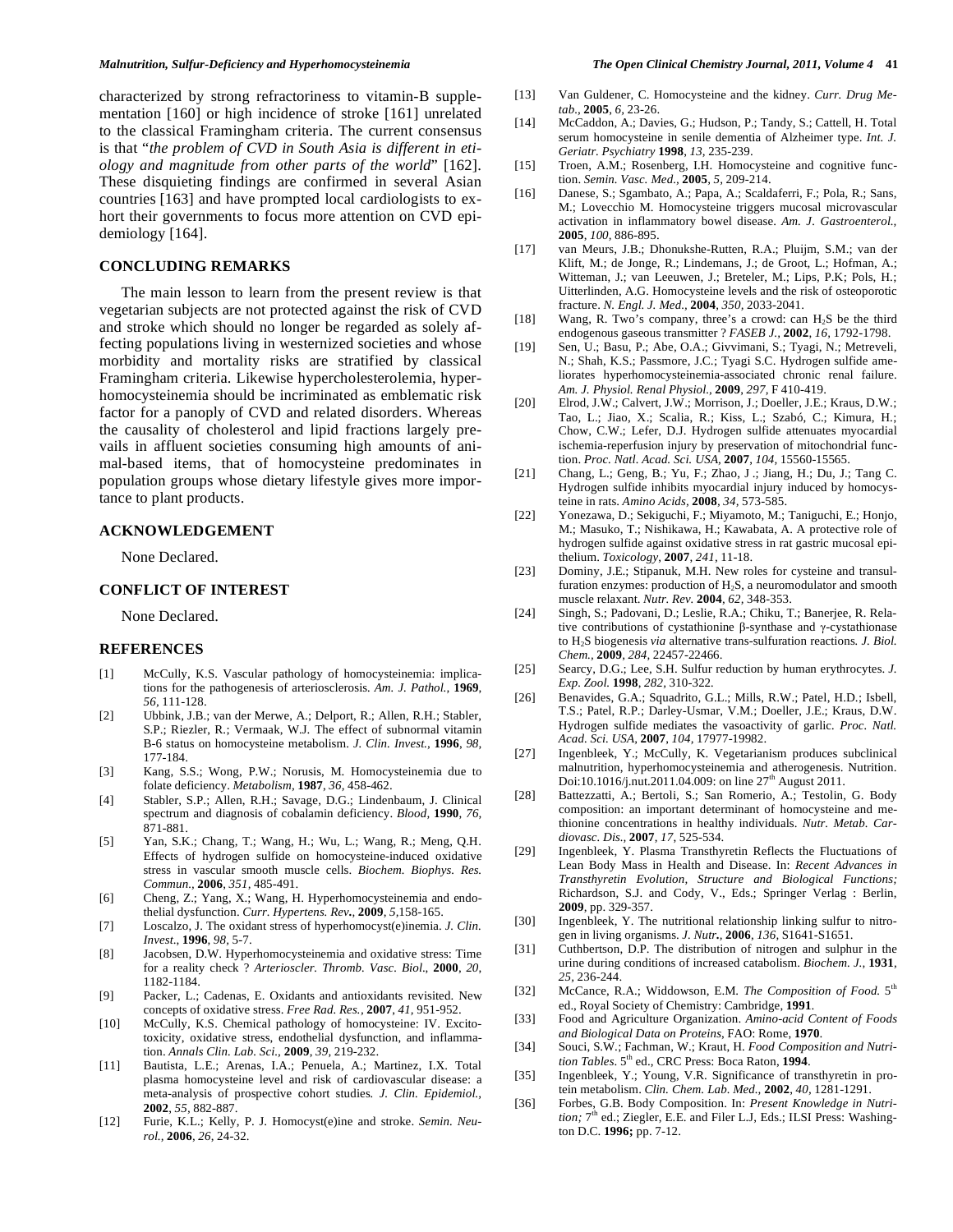#### **42** *The Open Clinical Chemistry Journal, 2011, Volume 4 Yves Ingenbleek*

- [38] Key, T.J.; Appleby, P.N.; Rosell, M.S. Health effects of vegetarian and vegan diets. *Proc. Nutr. Soc.,* **2006**, *65,* 35-41.
- [39] Young, V.R.; Pellet, P.L. Plant proteins in relation to human protein and amino acid nutrition. *Am. J. Clin. Nutr.,* **1994**, *59,* S1203- S1212.
- [40] Friedman, M. Dietary impact of food processing. *Annu. Rev. Nutr.,*  **1992**, *12,* 119-137.
- [41] Gilani, G.S.; Cockell, K.A.; Sepehr, E. Effects of antinutritional factors on protein digestibility and amino acid availability in foods. *J. AOAC Int.,* **2005**, *88,* 967-987.
- [42] Ingenbleek, Y.; Barclay, D.; Dirren, H. Nutritional significance of alterations in serum amino acid patterns in goitrous patients. *Am. J. Clin. Nutr.,* **1986**, *43,* 310-319.
- [43] Ingenbleek, Y.; Hardillier, E.; Jung, L. Subclinical protein malnutrition is a determinant of hyperhomocysteinemia. *Nutrition,* **2002**, *18*, 40-46.
- [44] Ingenbleek, Y.; Young, V.R. The essentiality of sulfur is closely related to nitrogen metabolism: a clue to hyperhomocysteinemia. *Nutr. Res. Rev.,* **2004**, *17*, 135-153.
- [45] Tang, B.; Mustafa, A.; Gupta, S.; Melnyk, S.; James S.J.; Kruger, W.D. Methionine-deficient diet induces post-transcriptional downregulation of cystathionine-β-synthase. *Nutrition*, 2010, 26, 1170-1175.
- [46] Elshorbagy, A.K.; Valdivia-Garcia, M.; Refsum, H.; Smith, A.D.; Mattocks, D.A.; Perrone, C.E. Sulfur amino acids in methioninerestricted rats: Hyperhomocysteinemia. *Nutrition,* **2010**, *26,* 1201- 1204.
- [47] Owens, F.N.; Bergen, W.G. Nitrogen metabolism in ruminant animals: historical perspective, current understanding and future implications. *J. Anim. Sci*., **1983**, *57* (Suppl. 2*)*, 498-518.
- [48] Fuller, M.F.; McWilliam, R.; Wang, T.C.; Giles, L.R. The optimum dietary amino acid pattern for growing pigs. 2. Requirements for maintenance and for tissue protein accretion. *Br. J. Nutr.,* **1989**, *62,* 255-267.
- [49] Finkelstein, J.D.; Kyle, W.E.; Martin, J.J.; Pick, A.M. Activation of cystathionine synthase by adenosylmethionine and adenosylethionine. *Biochem. Biophys. Res. Commun.,* **1975**, *66,* 81-87.
- [50] Janosik, M.; Kery, V.; Gaustadnes, M.; Maclean, K.N.; Kraus, J.P. Regulation of human cystathionine beta-synthase by S-adenosyl-Lmethionine: evidence for two catalytically active conformations involving an autoinhibitory domain in the C-terminal group. *Biochemistry (Mosc.),* **2001**, *40,* 10625-10633.
- [51] Jahoor, F.; Badaloo, A.; Reid, M.; Forrester, T. Sulfur amino acid metabolism in children with severe childhood undernutrition : cysteine kinetics. *Am. J. Clin. Nutr*., **2006**, *84,* 1400-1405.
- [52] Jones, D.P.; Coates, R.J.; Flagg, E.W.; Eley, J.W.; Block, G.; Greenberg, R.S.; Gunter, E.W.; Jackson, B. Glutathione in foods listed in the National Cancer Institute's health habits and history food frequency questionnaire. *Nutr. Cancer,* **1992**, *17,* 57-75.
- [53] Lyons, J.; Rauh-Pfeiffer, A.; Yu, Y.M.; Lu, X.M.; Zurakowski, D.; Tompkins R.G.; Ajami, A.M.; Young, V.R.; Castillo, L. Blood glutathione synthesis rates in healthy adults receiving a sulfur amino acid-free diet. *Proc. Natl. Acad. Sci. USA,* **2000**, *97*, 5071-5076.
- [54] Chen, X.; Jhee, K.H.; Kruger, W.D. Production of the neuromodulator H<sub>2</sub>S by cystathionine  $\beta$ -synthase *via* the condensation of cysteine and homocysteine. *J. Biol. Chem.,* **2004**, *279,* 52082-52086.
- [55] Stipanuk, M.H. Sulfur amino acid metabolism : pathways for production and removal of homocysteine and cysteine. *Annu. Rev. Nutr.,* **2004**, *24,* 539-577.
- [56] Stipanuk, M.H.; Ueki, I. Dealing with methionine/homocysteine sulfur : cysteine metabolism to taurine and inorganic sulfur. *J. Inherit. Metab. Dis.,* **2011**, *34,* 17-32.
- [57] Kamoun, P. Endogenous production of hydrogen sulfide in mammals. *Amino Acids,* **2004**, *26,* 243-254.
- [58] Kimura, H. Hydrogen sulfide : its production, release and functions. *Amino Acids,* **2011**, *41,* 113-121.
- [59] Enokido, Y.; Suzuki, E.; Iwasawa, K.; Namekata, K.; Okazawa, H.; Kimura, H. Cystathionine  $\beta$ -synthase, a key enzyme for homocysteine metabolism, is preferentially expressed in the radial glia/astrocyte lineage of developing mouse CNS. *FASEB J.,* **2005**, *19,* 1854-1856.
- [60] Zhao, W.; Ndisang, J.F.; Wang, R. Modulation of endogenous production of H2S in rat tissues. *Can. J. Physiol. Pharmacol.,* **2003**, *81,* 848-853.
- [61] House, J.D.; Brosnan, M.E.; Brosnan, J.T. Characterization of homocysteine metabolism in the rat kidney. *Biochem. J.,* **1997**, *328,* 287-292.
- [62] Dorman, D.C.; Moulin, F.J.; McManus, B.E.; Mahle, K.C.; James, R.A.; Struve, M.F. Cytochrome oxidase inhibition induced by acute hydrogen sulfide inhalation : correlation with tissue sulfide concentrations in the rat brain, liver, lung, and nasal epithelium. *Toxicol. Sci.,* **2002**, *65,* 18-25.
- [63] Barañano, D.E.; Ferris, C.D.; Snyder, S.H. Atypical neural messengers. *Trends Neurosci*., **2001**, *24,* 99-106.
- [64] Mancardi, D.; Penna, C.; Merlino, A.; Del Soldato, P.; Wink, D.A.; Pagliaro, P. Physiological and pharmacological features of the novel gasotransmitter : Hydrogen sulfide. *Biochim. Biophys. Acta,* **2009**, *1787,* 864-872.
- [65] Zhao, W.; Zhang, J.; Lu, Y.; Wang, R. The vasorelaxant effect of H(2)S as a novel endogenous gaseous K(ATP) channel opener. *EMBO J.,* **2001**, *20,* 6008-6016.
- [66] Hosoki, R.; Matsuki, N.; Kimura, H. The possible role of hydrogen sulfide as an endogenous smooth muscle relaxant in synergy with nitric oxide. *Biochem. Biophys. Res. Commun.,* **1997**, *237,* 527- 531.
- [67] Geng, B.; Yang, J.; Qi, Y.; Zhao, J.; Pang, Y.; Du, J.; Tang C. H2S generated by heart in rat and its effects on cardiac function. *Biochem. Biophys. Res. Commun.,* **2004**, *313,* 362-368.
- [68] Klimmek, O. The biological cycle of sulfur. *Met. Ions Biol. Syst.,* **2005***,* 105-130.
- [69] Vennesland, B.V.; Castric, P.A.; Conn, E.E.; Solomonson, L.P.; Volini, M.; Westley, J. Cyanide metabolism. *Fed. Proc. Fed. Am. Soc. Exp. Biol.,* **1982**, *41,* 2639-2648.
- [70] Wood, J.L. Sulfane sulfur. *Methods Enzymol.,* **1987**, *143,* 25-29.
- [71] Toohey, J.I. Sulphane sulphur in biological systems: a possible regulatory role. *Biochem. J.,* **1989***, 264,* 625-632.
- [72] Ogasawara, Y.; Isoda, S.; Tanabe, S. Tissue and subcellular distribution of bound and acid-labile sulfur, and the enzymic capacity for sulfide production in the rat. *Biol. Pharm. Bull.,* **1994**, *17,* 1535- 1542.
- [73] Bonomi, F.; Pagani, S.; Cerletti, P.; Cannella, C. Rhodanesemediated sulfur transfer to succinate dehydrogenase. *Eur. J. Biochem.,* **1977**, *72,* 17-24.
- [74] Pagani, S.; Galante, Y.M. Interaction of rhodanese with mitochondrial NADH dehydrogenase. *Biochim. Biophys. Acta,* **1983**, *742,* 278-284.
- [75] Russell, P.J.; Conner, J.; Sisson, S. Sulfur specifically inhibits adenylate kinase in assays for creatine kinase. *Clin. Chem.,* **1984**, *30,* 1555-1557.
- [76] Hargrove, J.L.; Wichman, R.D. A cystine-dependent inactivator of tyrosine aminotransferase co-purifies with  $\gamma$ -cystathionase (cysteine desulfurase). *J. Biol. Chem.,* **1987**, *262,* 7351-7357.
- [77] Xia, M.; Chen, L.; Muh, R.W.; Li, P.L.; Li, N. Production and actions of hydrogen sulfide, a novel gaseous bioactive substance, in the kidneys. *J. Pharmacol. Exp. Ther.,* **2009**, *329,* 1056-1062.
- [78] Monaghan, W.J.; Garai, F. Treatment of acute and chronic polyarthritis, arthritis deformans, and septicemias, with activated colloid sulphur. *Med. J. Record,* **1924**, *120,* 24-26.
- [79] Fiorucci, S.; Distrutti, E.; Cirino, G.; Wallace, J.L. The emerging role of hydrogen sulfide in the gastrointestinal tract and liver. *Gastroenterology,* **2006**, *131*, 259-271.
- [80] Goubern, M.; Andriamihaja, M.; Nubel, T.; Blachier, F.; Bouillaud, F. Sulfide, the first inorganic substrate for human cells. *FASEB J.,*  **2007**, *21,* 1699-1706.
- [81] Furne, J.; Springfield, J.; Koenig, T.; DeMaster, E.; Levitt, MD. Oxidation of hydrogen sulfide and methanethiol to thiosulfate by rat tissues: a specialized function of the colonic mucosa. *Biochem. Pharmacol.,* **2001**, *62,* 255-259.
- [82] Chen, YH.; Yao, W.Z.; Geng, B.; Ding, Y.L.; Lu, M.; Zhao, M.W.; Tang, C.S. Endogenous hydrogen sulfide in patients with COPD. *Chest,* **2005**, *128,* 3205-3211.
- [83] Whiteman, M.; Moore, P.K. Hydrogen sulfide and the vasculature: a novel vasculoprotective entity and regulator of nitric oxide bioavailability? *J. Cell. Mol. Med.,* **2009**, *13,* 488-507.
- [84] Breitkreutz, R.; Holm, S.; Pittack, N.; Beichert, M.; Babylon, A.; Yodoi, J.; Dröge, W. Massive loss of sulfur in HIV infection. *AIDS Res. Hum. Retroviruses,* **2000**, *16,* 203-209.
- [85] Ingenbleek, Y.; Bernstein, L. The stressful condition as a nutritionally dependent adaptive dichotomy. *Nutrition,* **1999**, *15,* 305-320.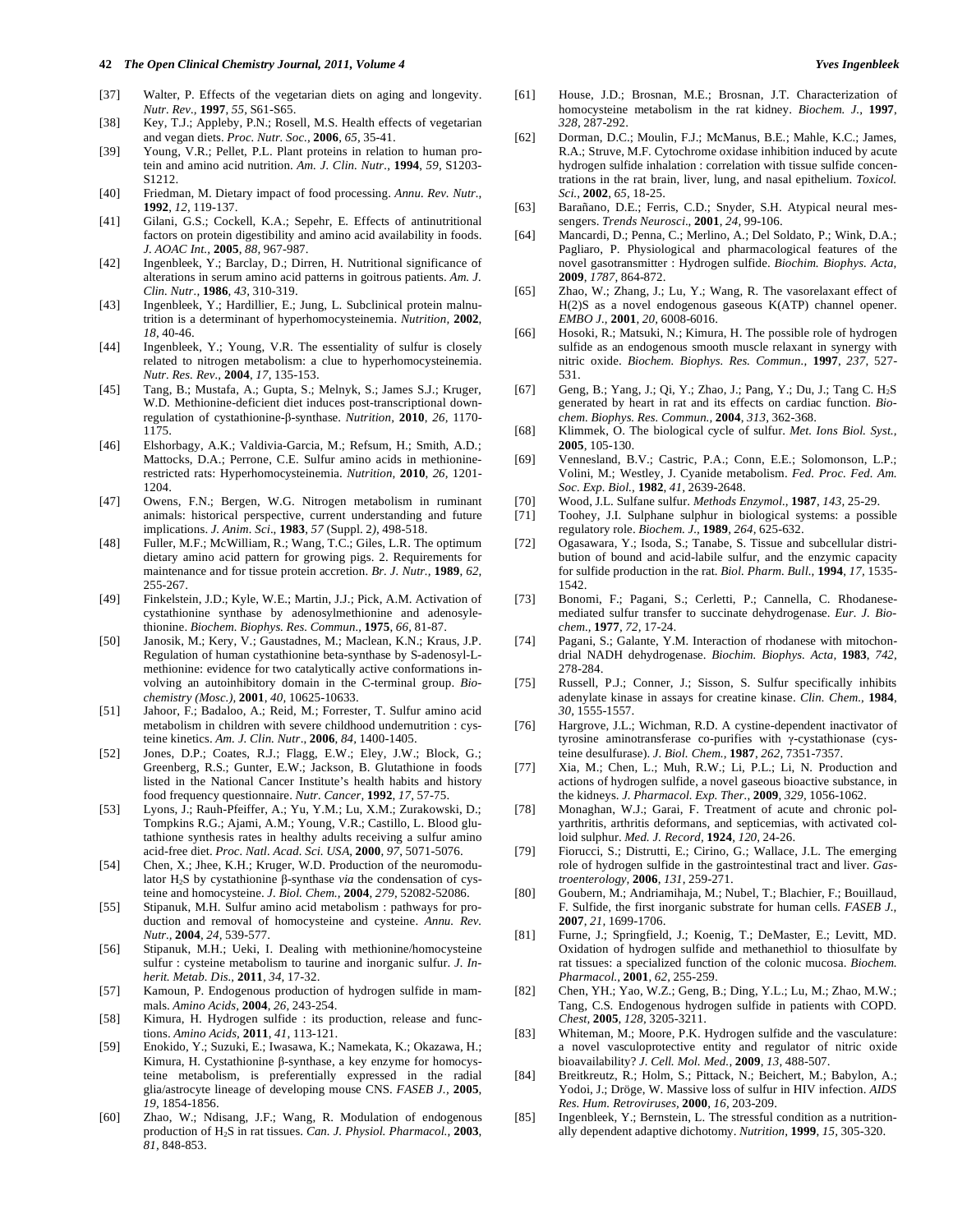- [86] Whitfield, N.L.; Kreimier, E.L.; Verdial, F.C.; Skovgaard, N.; Olson, K.R. A reappraisal of  $H<sub>2</sub>S/sulfide$  concentration in vertebrate blood and its potential significance in ischemic preconditioning and vascular signaling. *Am. J. Physiol. Regul. Integr. Comp. Physiol.,* **2008**, *294,* R1930-1937.
- [87] Eto, K.; Asada, T.; Arima, K.; Makifuchi, T.; Kimura, H. Brain hydrogen sulfide is severely decreased in Alzheimer's disease*. Biochem. Biophys. Res. Commun.,* **2002**, *293,* 1485-1488.
- [88] Liu, X.Q.; Liu, X.Q.; Jiang, P.; Huang, H.; Yan, Y. Plasma levels of endogenous hydrogen sulfide and homocysteine in patients with Alzheimer's disease and vascular dementia and the significance thereof. *Zhonghua Yi Xue Za Zhi,* **2008**, *88*, 2246-2249.
- [89] Chen, L.; Ingrid, S.; Ding, Y.G.; Liu, Y.; Qi, J.G.; Tang, J.B. Imbalance of endogenous homocysteine and hydrogen sulfide metabolic pathway in essential hypertensive children. *Chin. Med. J.,*  **2007**, *120,* 389-393.
- [90] Sun, N.L.; Xi, Y.; Yang, S.N.; Ma, Z.; Tang, C.S. Plasma hydrogen sulfide and homocysteine levels in hypertensive patients with different blood pressure levels and complications. *Zonghua Xin Xue Guan Bing Za Zhi*, **2007**, *35,* 1145-1148.
- [91] Lin, M.T.; Beal, M.F. Mitochondrial dysfunction and oxidative stress in neurodegenerative diseases*. Nature,* **2006**, *443,* 787-795.
- [92] Abe, K.; Kimura, H. The possible role of hydrogen sulfide as an endogenous neuromodulator. *J. Neurosci.,* **1996**, *16,* 1066-1071.
- [93] Eto, K.; Ogasawara, M.; Umemara, K.; Nagai, Y.; Kimura, H. Hydrogen sulfide is produced in response to neuronal excitation. *J. Neurosci.,* **2002**, *22,* 3386-3391.
- [94] Ou, K.; Lee, S.W.; Bian, J.S.; Low, C.M.; Wong, P.T. Hydrogen sulfide : neurochemistry and neurobiology. *Neurochem. Int.,* **2007**, *52*, 155-165.
- [95] Tyagi, N.; Moshal, K.S.; Sen, U.; Vacek, T.P.; Kumar, M.; Hughes, W.M. Jr.; Kundu, S.; Tyagi, S.C. H<sub>2</sub>S protects against methionineinduced oxidative stress in brain endothelial cells*. Antioxid. Redox. Signal,* **2009**, *11,* 25-33.
- [96] Lee, S.W.; Hu, Y.S.; Hu, L.F.; Lu, O.; Dawe, G.S.; Moore, P.K.; Wong, P.T.; Bian, J.S. Hydrogen sulfide regulates calcium homeostasis in microglial cells. *Glia,* **2006**, *54,* 116-124.
- [97] Hu, L.F.; Wong, P.T.; Moore, P.K.; Bian, J.S. Hydrogen sulfide attenuates lipopolysaccharide-induced inflammation by inhibition of p38 mitogen-activated protein kinase in microglia. *J. Neurochem.,* **2007**, *100,* 1121-1128.
- [98] Tang, X.Q.; Shen, X.T.; Huang, Y.E.; Ren, Y.K.; Chen, R.Q.; Hu, B.; He, J.Q.; Yin, W.L.; Xu, J.H.; Jiang, Z.S. Hydrogen sulfide antagonizes homocysteine-induced neurotoxicity in PC12 cells. *Neurosci. Res.,* **2010**, *68*, 241-249.
- [99] Yang, G.; Wu, L.; Jiang, B.; Yang, W.; Qi, J.; Cao, K.; Meng, Q.; Mustafa, A.K.; Mu, W.; Zhang, S. H<sub>2</sub>S as a physiologic vasorelaxant : hypertension in mice with deletion of cystathionine gammalyase. *Science,* **2008**, *322,* 587-590.
- [100] Zanardo, R.C.; Brancaleone, V.; Distrutti, E.; Fiorucci, S.; Cirino, G.; Wallace, J.L. Hydrogen sulfide is an endogenous modulator of leukocyte-mediated inflammation. *FASEB J.,* **2006***, 20,* 2118-2120.
- [101] Tang, G.; Wu, L.; Liang, W.; Wang, R. Direct stimulation of K(ATP) channels by exogenous and endogenous hydrogen sulfide in vascular smooth muscle cells*. Mol. Pharmacol.*, **2005**, *68,* 1757- 1764.
- [102] Rinaldi, L.; Gobbi, G.; Pambianco, M.; Micheloni, C.; Mirandola, P.; Vitale, M. Hydrogen sulfide prevents apoptosis of human PMN *via* inhibition of p38 and caspase 3. *Lab. Invest.,* **2006**, *86*, 391- 397.
- [103] Papapetropoulos, A.; Pyriochou, A.; Altaany, Z.; Yang, G.; Marazioti, A.; Zhou, Z.; Jeschke, M.G.; Branski, L.K.; Herndon, D.N.; Szabó, C. Hydrogen sulfide is an endogenous stimulator of angiogenesis. *Proc. Natl. Acad. Sci. USA,* **2009**, *106,* 21972-21977.
- [104] Bos, E.M.; Leuvenink, H.G.; Snijder, P.M.; Kloosterhuis, N.J.; Hillebrands, J.L.; Leemans, J.C.; Florquin, S.; van Goor, H. Hydrogen sulfide-induced hypometabolism prevents ischemia / reperfusion injury. *J. Am. Soc. Nephrol.,* **2009**, *20,* 1901-1905.
- [105] Tripatara, P.; Patel, N.S.; Collino, M.; Gallichio, M.; Kieswich, J.; Castiglia, S.; Benetti, E.; Stewart, K.N.; Brown, P.A.; Yaqoob, M.M.; Fantozzi, R.; Thiemermann, C. Generation of endogenous hydrogen sulfide by cystathionine gamma-lyase limits renal ischemia/reperfusion injury and dysfunction. *Lab. Invest.,* **2008**, *88,* 1038-1048.
- [106] Sen, U.; Munjal, C.; Qipshidze, N.; Abe, O.; Gargoum, R.; Tyagi, S.C. Hydrogen sulfide regulates homocysteine-mediated glomerulosclerosis. *Am. J. Nephrol.,* **2010**, *31,* 442-455.
- [107] Wallace, J.L.; Dicay, M.; McKnight, W.; Martin, G.R. Hydrogen sulfide enhances ulcer healing in rats. *FASEB J.,* **2007**, *21,* 4070- 4076.
- [108] Fiorucci, S.; Antonelli, E.; Distrutti, E.; Rizzo, G.; Mencarelli, A.; Orlandi S.; Zanardo, R.; Renga, B.; Di Sante, M.; Morelli, A.; Cirino, G.; Wallace, J.L. Inhibition of hydrogen sulfide generation contributes to gastric injury caused by anti-inflammatory nonsteroidal drugs. *Gastroenterology,* **2005**, *129,* 1210-1224.
- [109] Liu, H.; Bai, X.B.; Shi, S.; Cao, Y.X. Hydrogen sulfide protects from intestinal ischaemia-reperfusion injury in rats. *J. Pharm. Pharmacol.,* **2009**, *61,* 207-212.
- [110] Yang, W.; Yang, G.; Jia, X.; Wu, L.; Wang, R. Activation of  $K_{ATP}$ channels by  $H_2S$  in rat insulin-secreting cells and the underlying mechanism. *J. Physiol.,* **2005***, 569,* 519-531.
- [111] Tamizhselvi, R.; Moore, P.K.; Bhatia, M. Hydrogen sulfide acts as a mediator of inflammation in acute pancreatitis: *in vitro* studies using isolated mouse pancreatic acinar cells. *J. Cell. Mol. Med.,* **2007**, *11,* 315-326.
- [112] Kang, K.; Zhao, M.; Jiang, H.; Tan, G.; Pan, S.; Sun, X. Role of hydrogen sulfide in hepatic ischemia-reperfusion-induced injury in rats. *Liver Transpl.,* **2009**, *15,* 1306-1314.
- [113] Wei, H.L.; Zhang, C.Y.; Jin, H.F.; Tang, C.S.; Du, J.B. Hydrogen sulfide regulates lung tissue-oxidized glutathione and total antioxidant capacity in hypoxic pulmonary hypertensive rats. *Acta Pharmacol. Sin.,* **2008**, *29,* 670-679.
- [114] Fu, Z.; Liu, X.; Geng, B.; Fang, L.; Tang, C. Hydrogen sulfide protects rat lung from ischemia-reperfusion injury. *Life Sci.,* **2008**, *82,* 1196-1202.
- [115] Chen, Y.H.; Wu, R.; Geng, B.; Qi, Y.F.; Wang, P.P.; Yao, W.Z.; Tang, C.S. Endogenous hydrogen sulfide reduces airway inflammation and remodeling in a rat model of asthma. *Cytokine* **2009***, 45,* 117-123.
- [116] Li, X.; Jin, H.; Bin, G.; Wang, L.; Tang, C.; Du, J. Endogenous hydrogen sulfide regulates pulmonary artery collagen remodeling in rats with high pulmonary blood flow. *Exp. Biol. Med. (Maywood),* **2009**, *234,* 504-512.
- [117] Dombkowski, R.A.; Russell, M.J.; Olson, K.R. Hydrogen sulfide as an endogenous regulator of vascular smooth muscle tone in trout. *Am. J. Physiol. Regul. Integr. Comp. Physiol.,* **2004**, *286,* R678- R685.
- [118] Wallace, J.L. Hydrogen sulfide-releasing anti-inflammatory drugs. *Trends Pharmacol. Sci.,* **2007**, *28,* 501-505.
- [119] Ingenbleek, Y. Hyperhomocysteinemia is a biomarker of sulfurdeficiency in human morbidities. *Open Clin. Chem. J.,* **2009**, *2,* 49- 60.
- [120] Steed, M.M.; Tyagi, S.C. Mechanisms of cardiovascular remodeling in hyperhomocysteinemia. *Antioxid. Redox. Signal.,* **2011**, *15*, 1927-1943.
- [121] Black, R.E.; Morris, S.S.; Bryce, J. Where and why are 10 millions children dying every year? *Lancet,* 2**003**, *361,* 2226-2234.
- [122] El-Ghannam, A.R. The global problems of child malnutrition and mortality in different world regions. *J. Health Soc. Policy,* **2003**, *16,* 1-26.
- [123] Ferro-Luzzi, A.; James, W.P.T. Adult malnutrition : simple assessment techniques for use in emergencies. *Br. J. Nutr*., **1996**, *75,* 3-10.
- [124] Waterlow, J.C. Protein-energy malnutrition: the nature and extent of the problem. *Clin. Nutr.* **1997**, *16* (Suppl 1)*,* S3-S9.
- [125] de Onis, M.; Monteiro, C.; Akré, J.; Clugston, G. The world magnitude of protein-energy malnutrition: an overview from the WHO global database on child growth. *Bull. WHO,* **1993**, *71,* 703-712.
- [126] Stephenson, L.S.; Latham, M.C.; Ottesen, E.A. Global malnutrition. *Parasitology,* **2000**, *121,* S5-S22.
- [127] Khan, N.C.; Tuyen, le D.; Ngoc, T.X.; Duong, P.H.; Khoi, H.H. Reduction in childhood malnutrition in Vietnam from 1990 to 2004. *Asia Pac. J. Clin. Nutr.,* **2007**, *16,* 274-278.
- [128] Faruque, A.S.; Shamsir Ahmed, A.M.; Tahmeed Ahmed.; Munirul M.; Iqbal Hossain, M.; Roy, S.K.; Nurul Alam; Iqbal Kabir; Sack, D.A. Nutrition : Basis for healthy children and mothers in Bangladesh. *J. Health Popul. Nutr*., **2008**, *26,* 325-339.
- [129] Wang, X.; Wang, Y.; Kang, C. Feeding practices in 105 countries of rural China. *Child Care Health Dev.,* **2005**, *31,* 417-423.